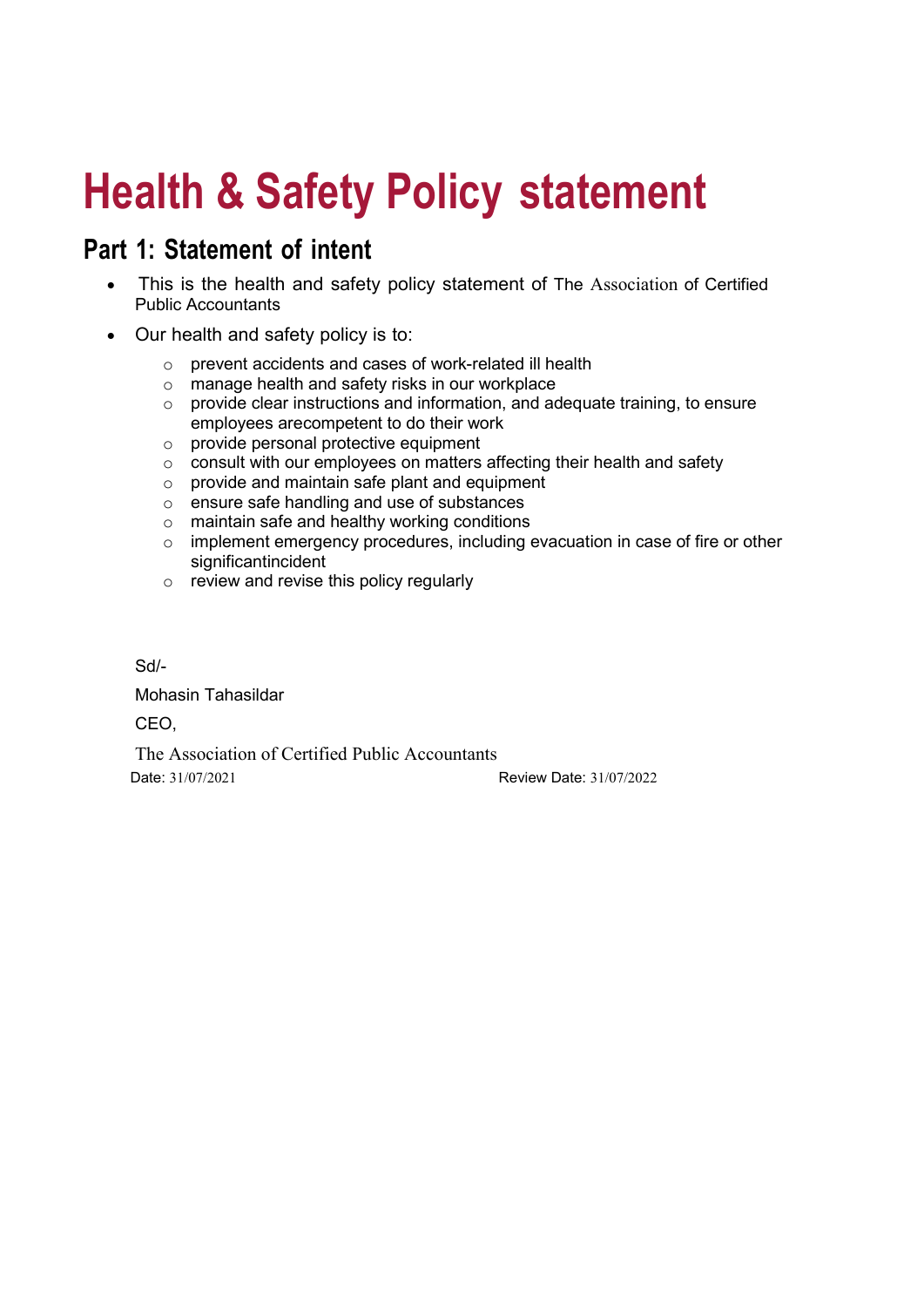## Part 2: Responsibilities for health and safety

- 1 Overall and final responsibility for health and safety: Governing Council of Institute
- 2 Day-to-day responsibility for ensuring this policy is put into practice: Mr Mohasin Tahasildar
- 3 To ensure health and safety standards are maintained/improved, Mr Mohasin Tahasildar have full responsibility in the following areas:
	- safety, risk assessments, consulting employees, accidents, first aidand work-related ill health
	- monitoring, accident and ill-health investigation, emergency procedures, fire and evacuation
	- maintaining equipment, information, instruction and supervision, training
- 4 All employees should:
- co-operate with supervisors and CEO on health and safety matters;
- take reasonable care of their own health and safety; and
- report all health and safety concerns to an appropriate person (as detailed above).